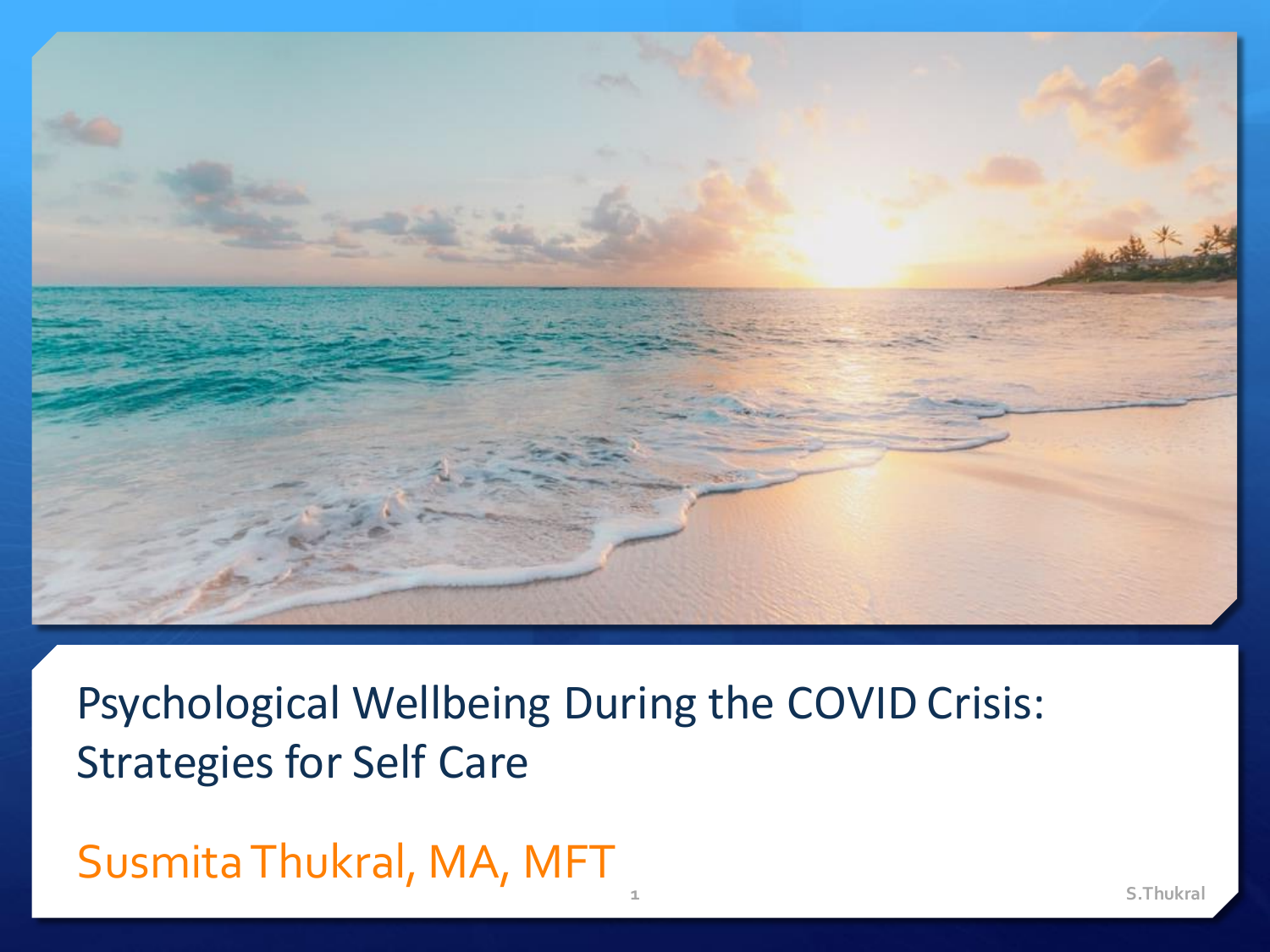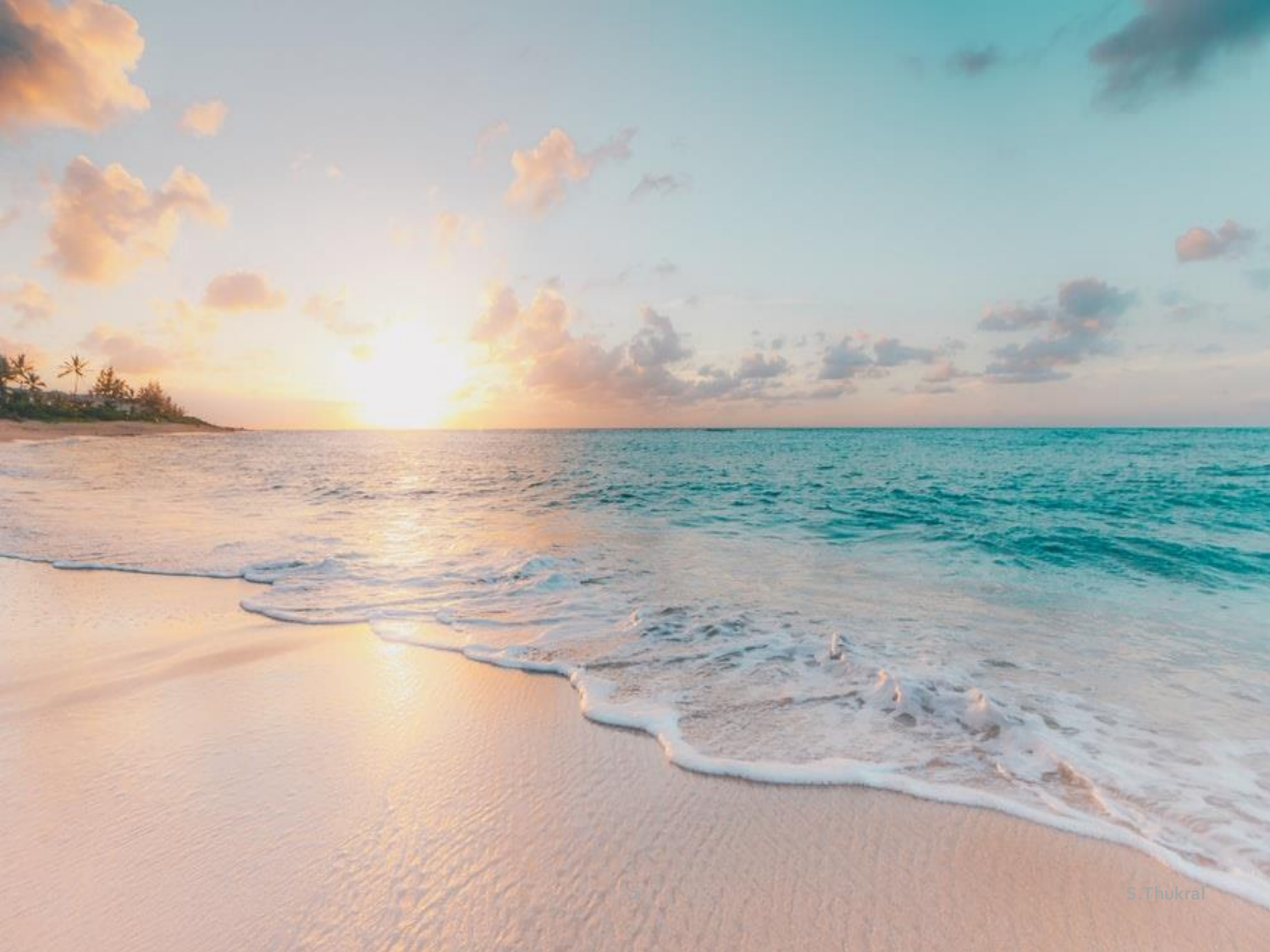# Hello !



#### **Introduce Yourself:**

- Name, Department, Role/Job on campus
- + Something special about you that you bring to your job

#### **First thought/feeling you woke up with this morning**:

- + Excited, Nervous, Tired, Sad, Anxious, Worried, Blank ? A mix of many ?
- $\pm$  If possible identify and share the reason for the feelings/thoughts.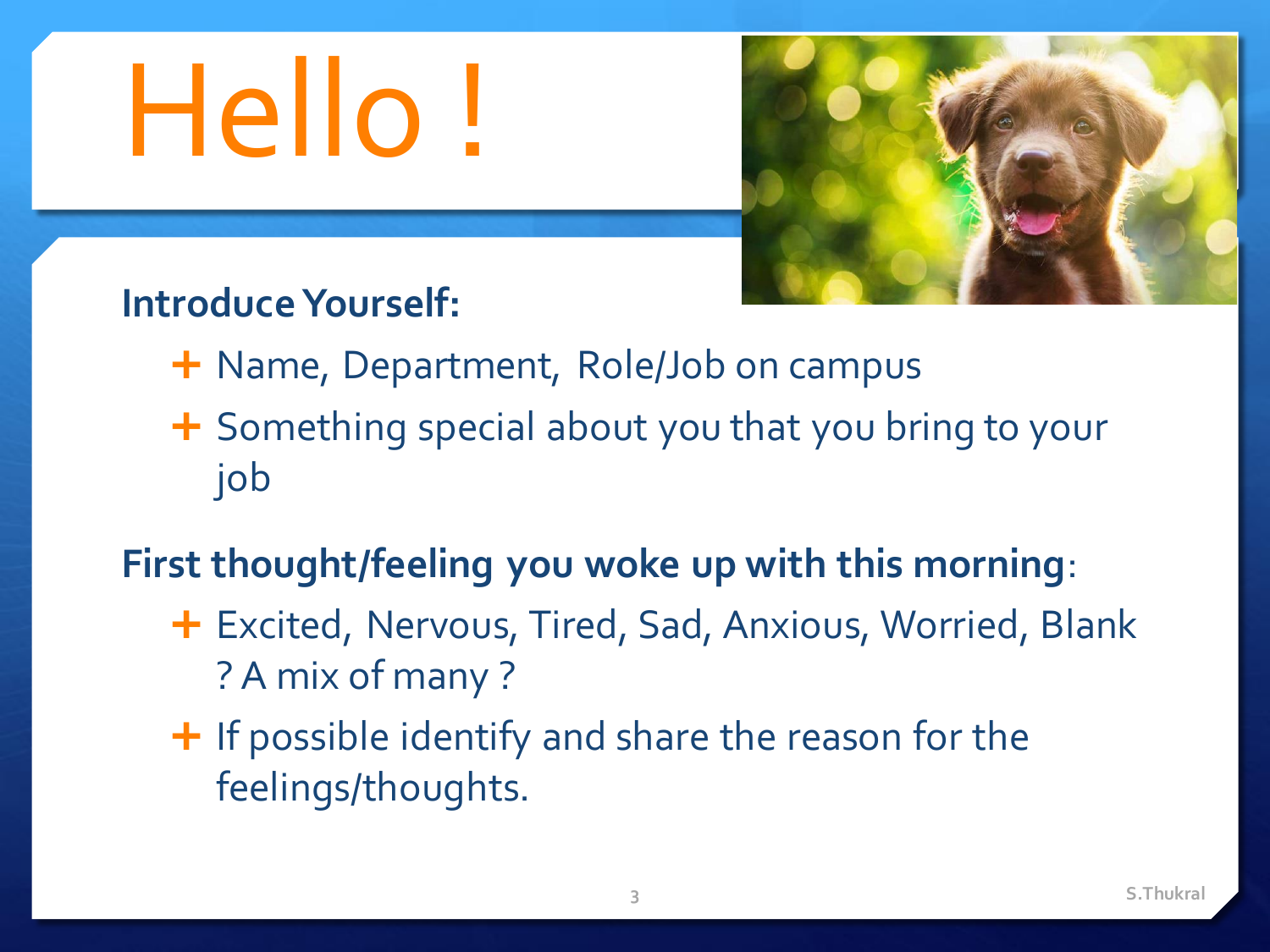### Objectives for today

- Understanding how the COVID crisis and work from home is affecting our psychological wellbeing.
- + Exploring the concept of self-care and the obstacles to taking care of our psychological wellbeing.
- $\pm$  Identifying effective strategies for working and coping during this crisis.
- + Committing to a self care plan and implementing it on a regular basis.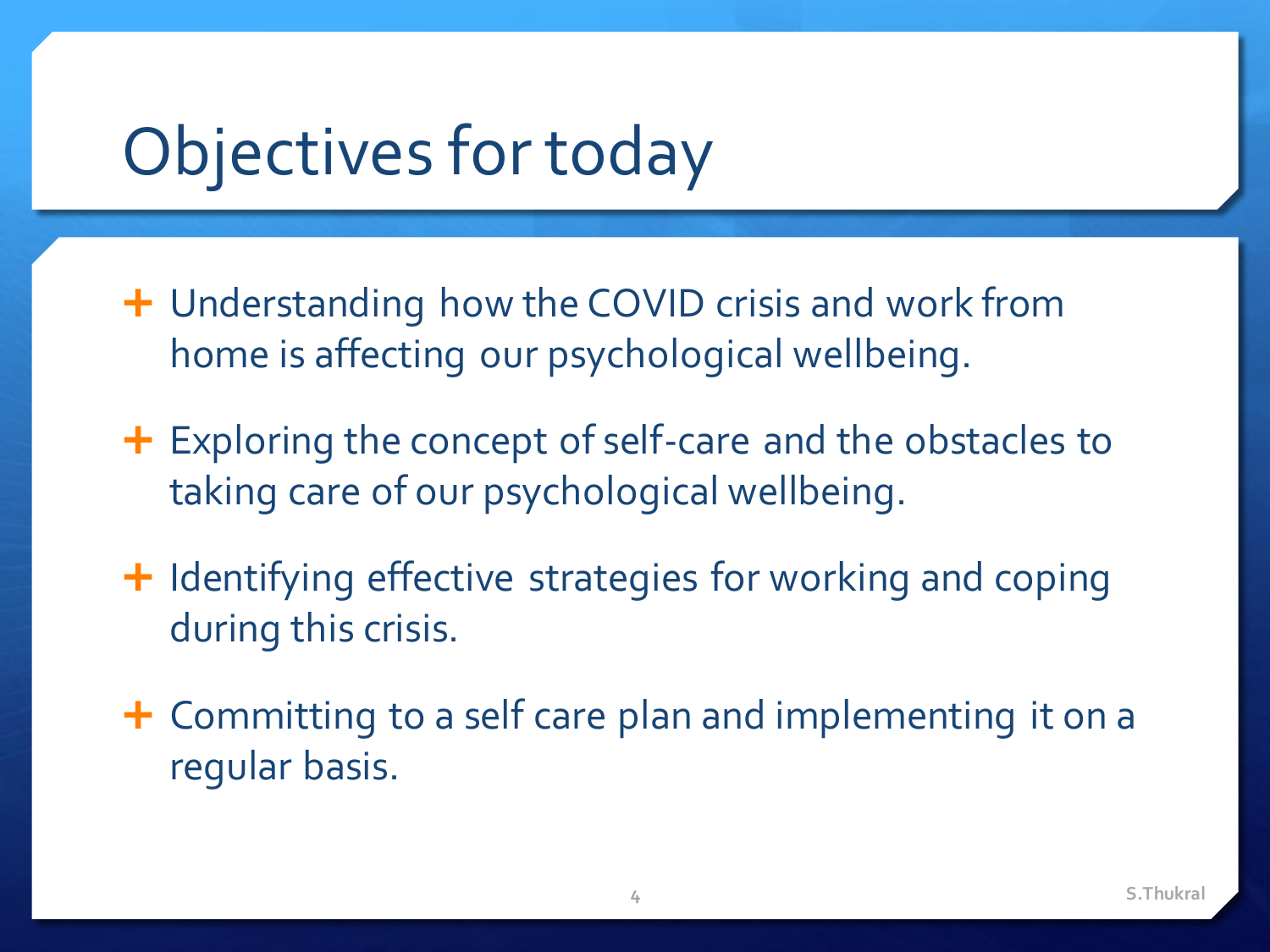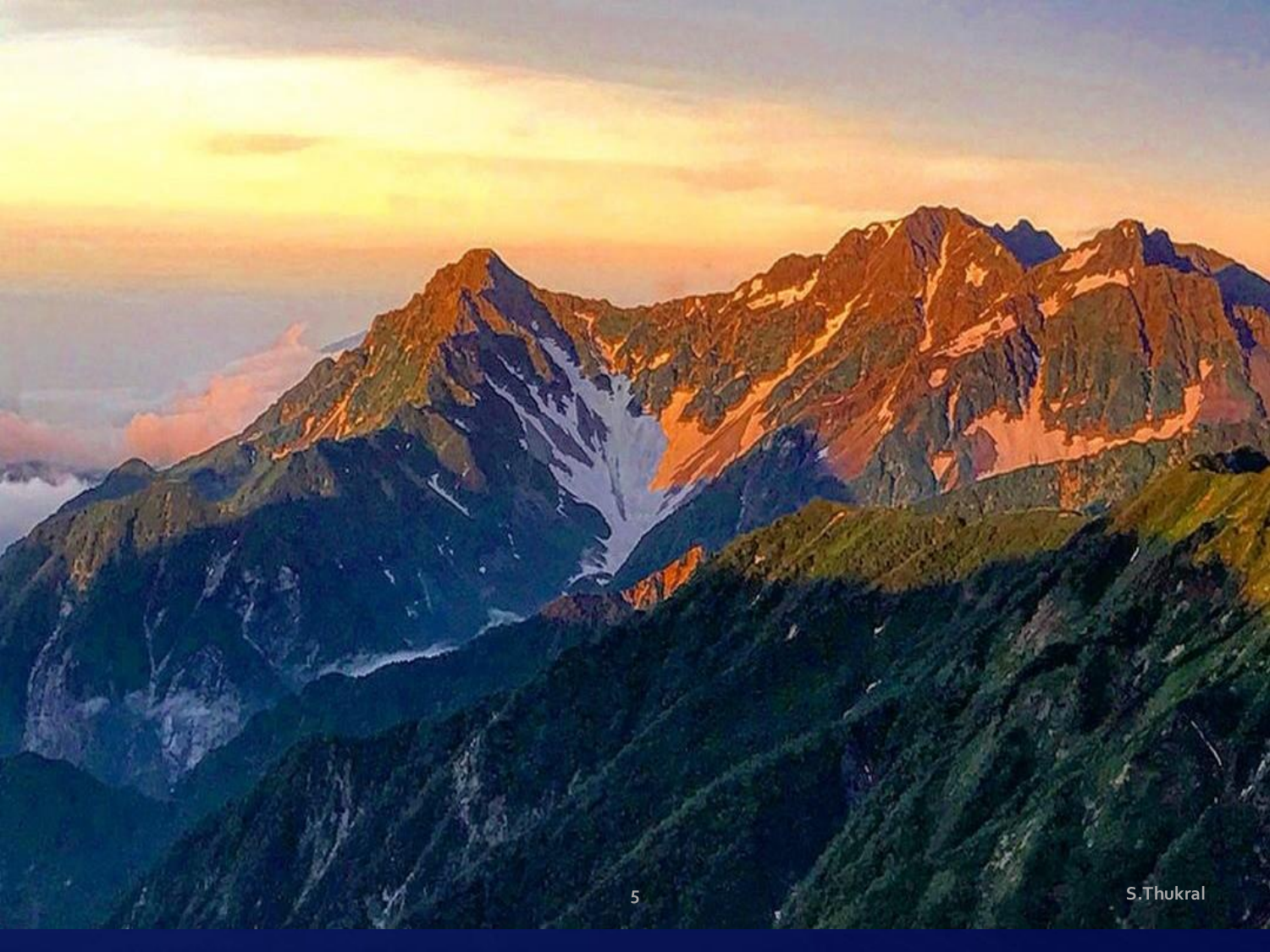What are we dealing with here ? Psychological impact of COVID crisis

- **Stressors**: loss of freedom to do important and basic things, financial stressors, lack of information/too much information, stress about getting infected, isolation from important people, inability to do basic things such as grocery shopping or running errands.
- **Typical emotional responses**: frustration, anger, boredom, anxiety, confusion, grief, sadness, numbness, irritability, daily mood fluctuations
- **Work related responses**: low motivation, inability to focus and concentrate, indecisiveness, lower productivity.

*\*\*Each person responds to stress differently. Don*'*t compare yourself to others and judge yourself for your reactions.\*\** **6 S.Thukral**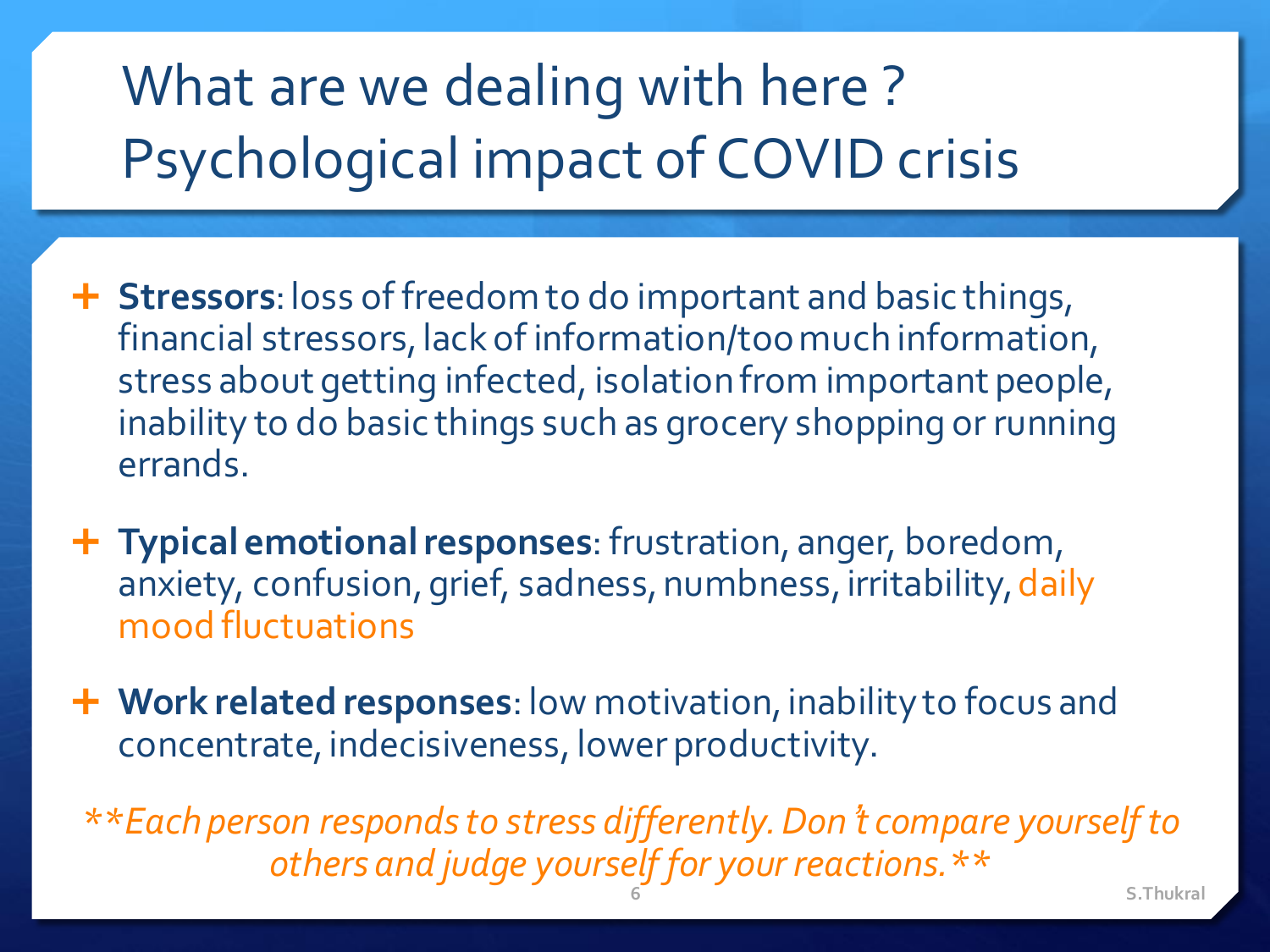### What are we dealing with here ? Psychological impact of COVID crisis

- **Unpredictability/Uncertainty**: generates anxiety
- **+** Disruptions in our sense of time and day.
- Difficulty thinking, focusing, remembering, planning and decisionmaking- simple things take longer
- $+$  Juggling different roles without clear breaks and boundaries that a regular workday provides including commuting.
- **+** Cognitive load with zoom meetings: more fatigue and less productivity.
- Existential angst and worry about mortality and humanity in general.

*\*\*some may be thriving, enjoying more family time, discovering hobbies, engaging in generative tasks such as cooking, gardening\*\**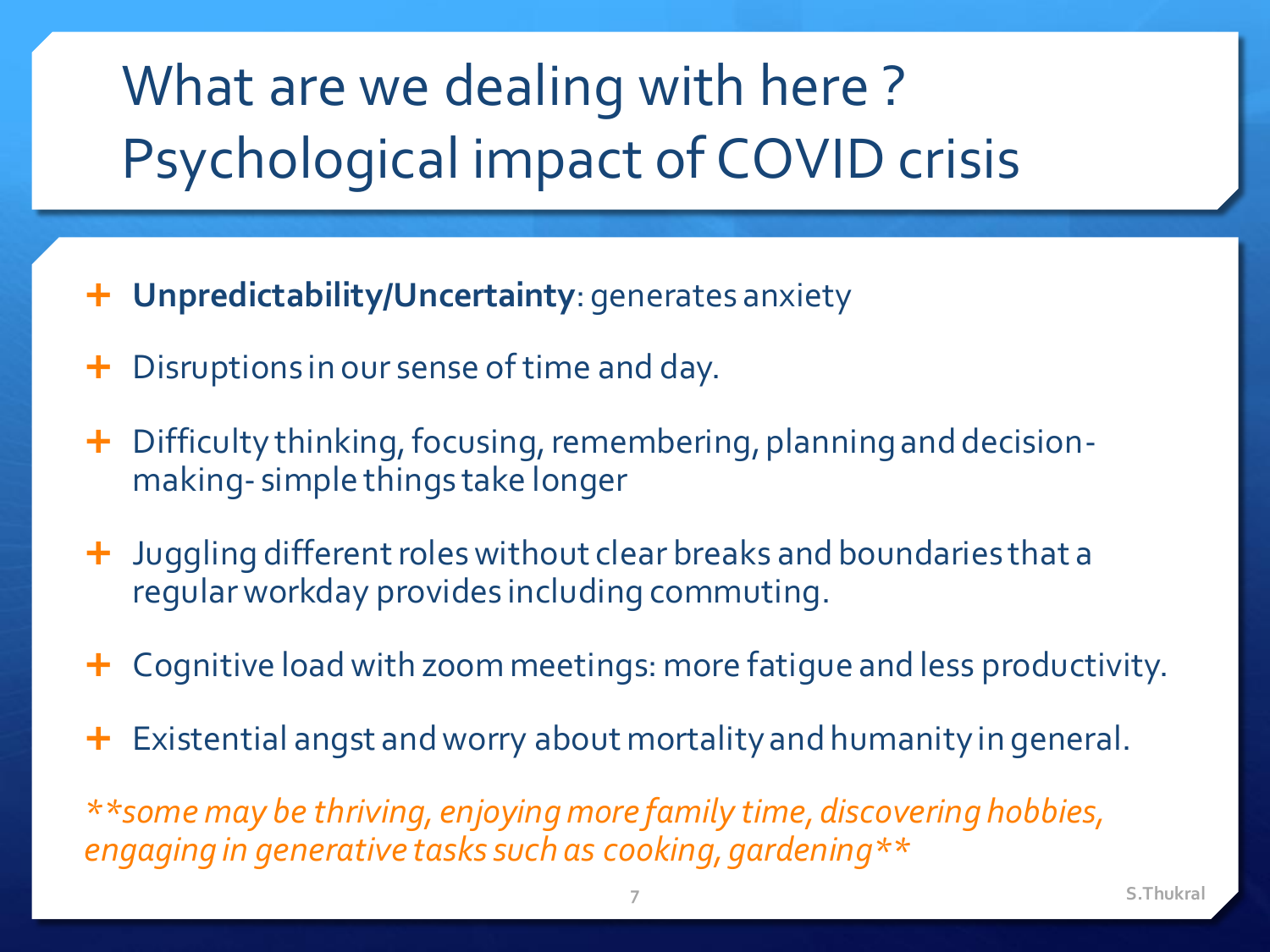

### THINK PAIR SHARE



3 things that I am struggling with the most.

Things that I am currently doing to cope and take care of myself.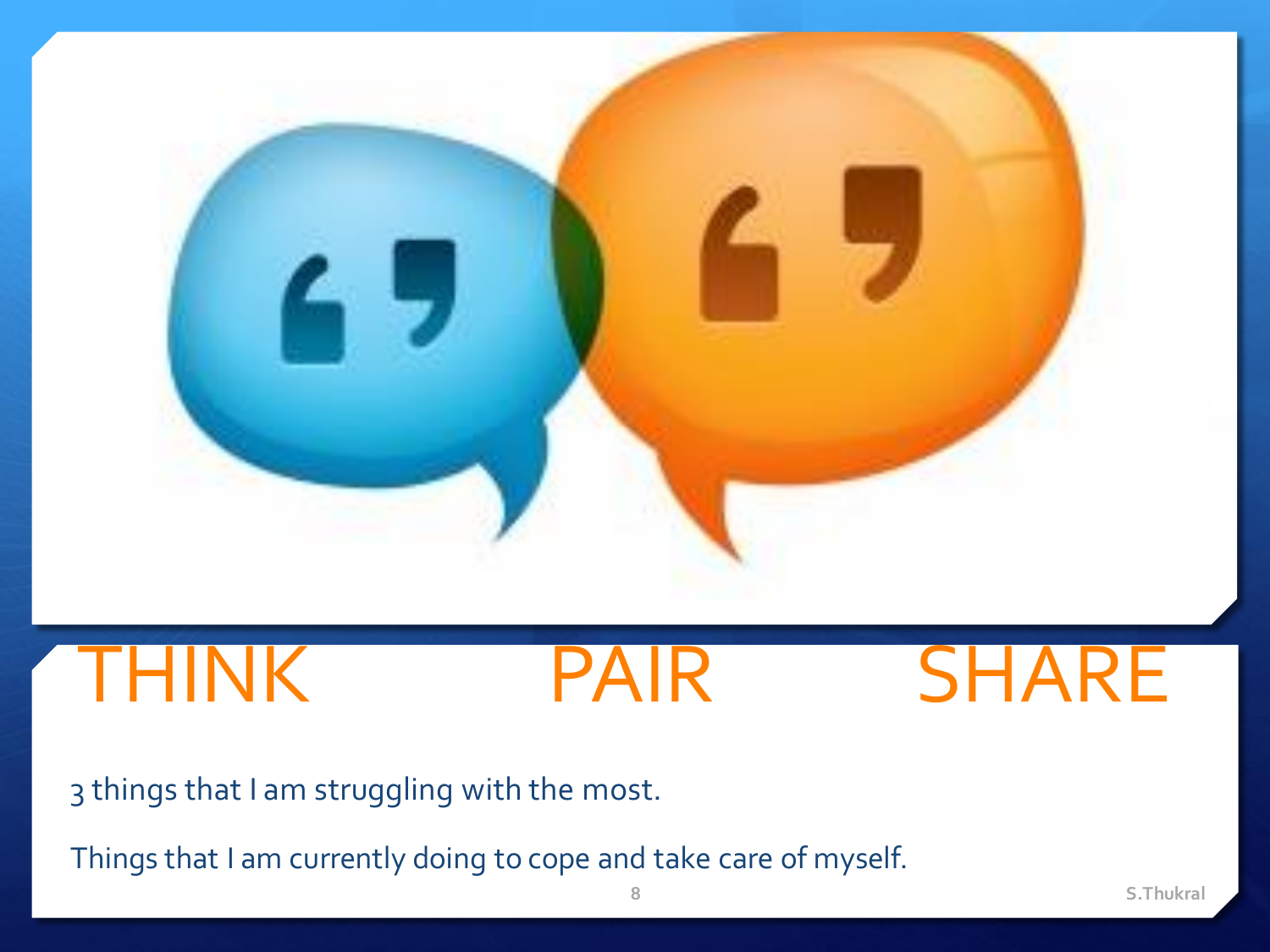## What is Self Care ? What is Psychological Wellbeing?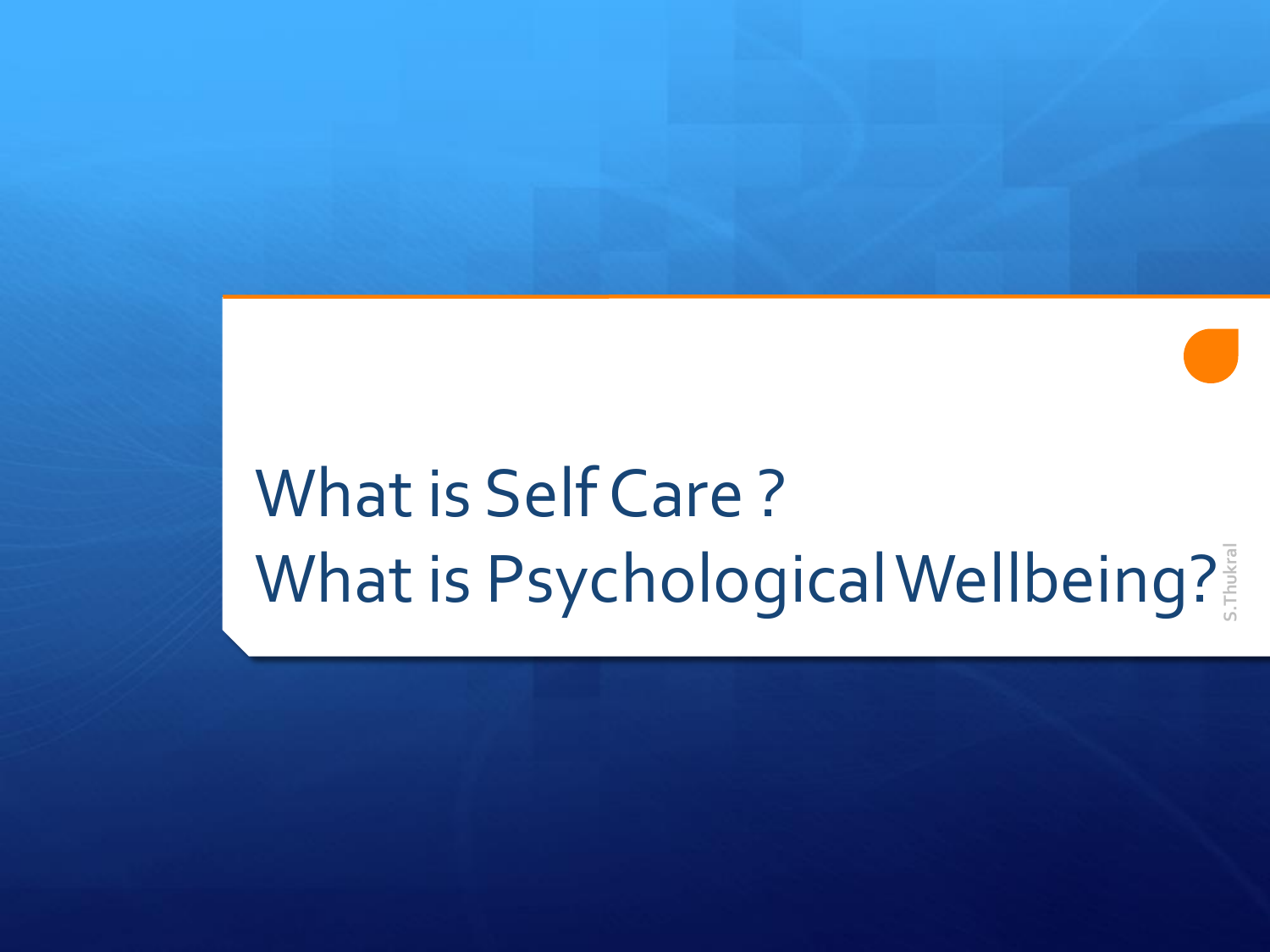### Awareness is key !

#### Self Awareness

- $\pm$  Listening to one's mind- cultivating a relationship with it to attend to one's thoughts and feelings.
- $\pm$  Knowing yourself is key to knowing how to take care of yourself
	- + Do I really need a snack or a walk right now?
	- **+** Do I need a zoom happy hour with friends or do I need to go for a drive?

#### Strategies for cultivating Self-Awareness

- **+** Creating time for self-reflection (being in nature really helps)
- **+** Creating alone time and giving it priority
- **+** Checking in with yourself-journaling,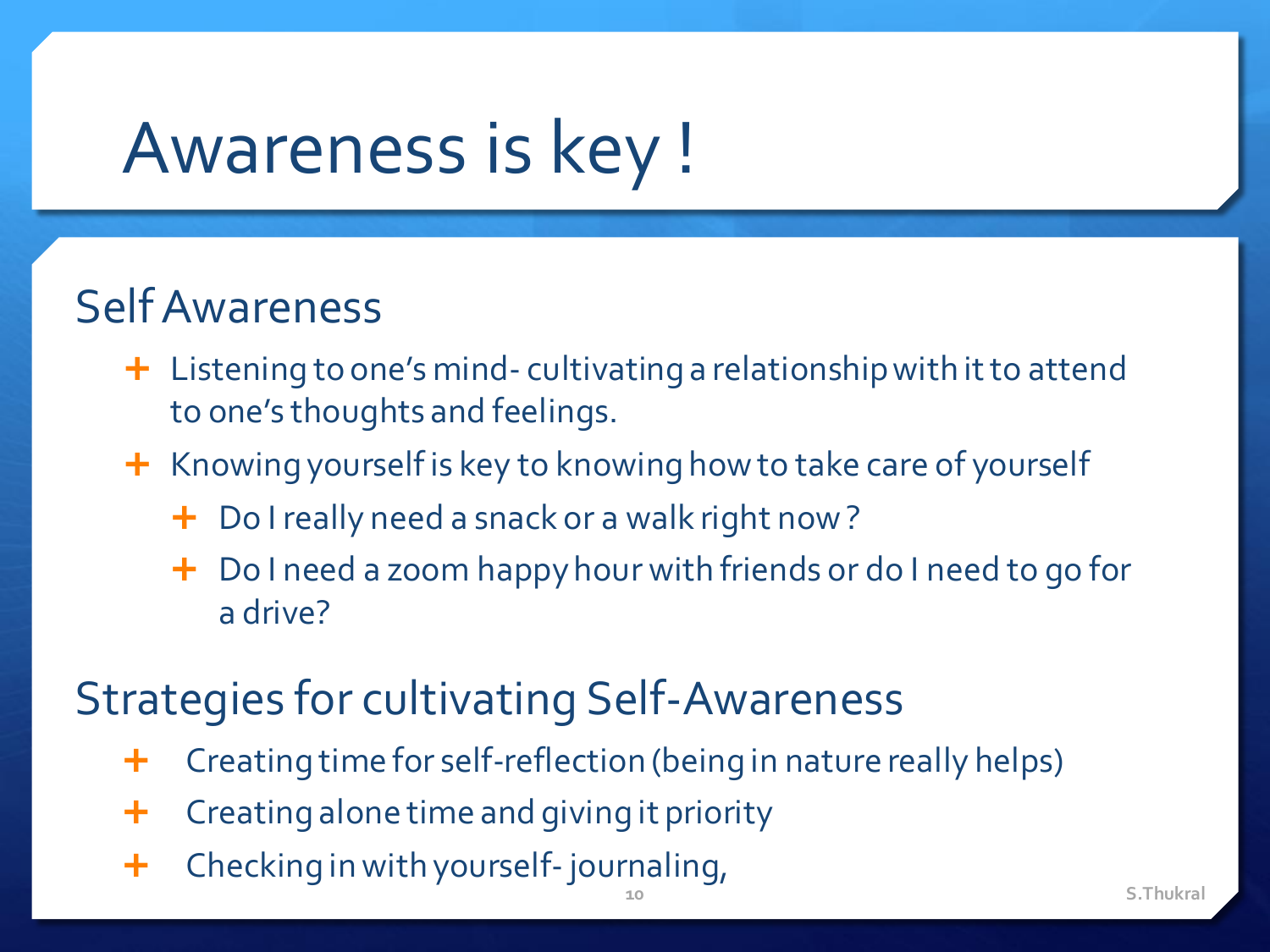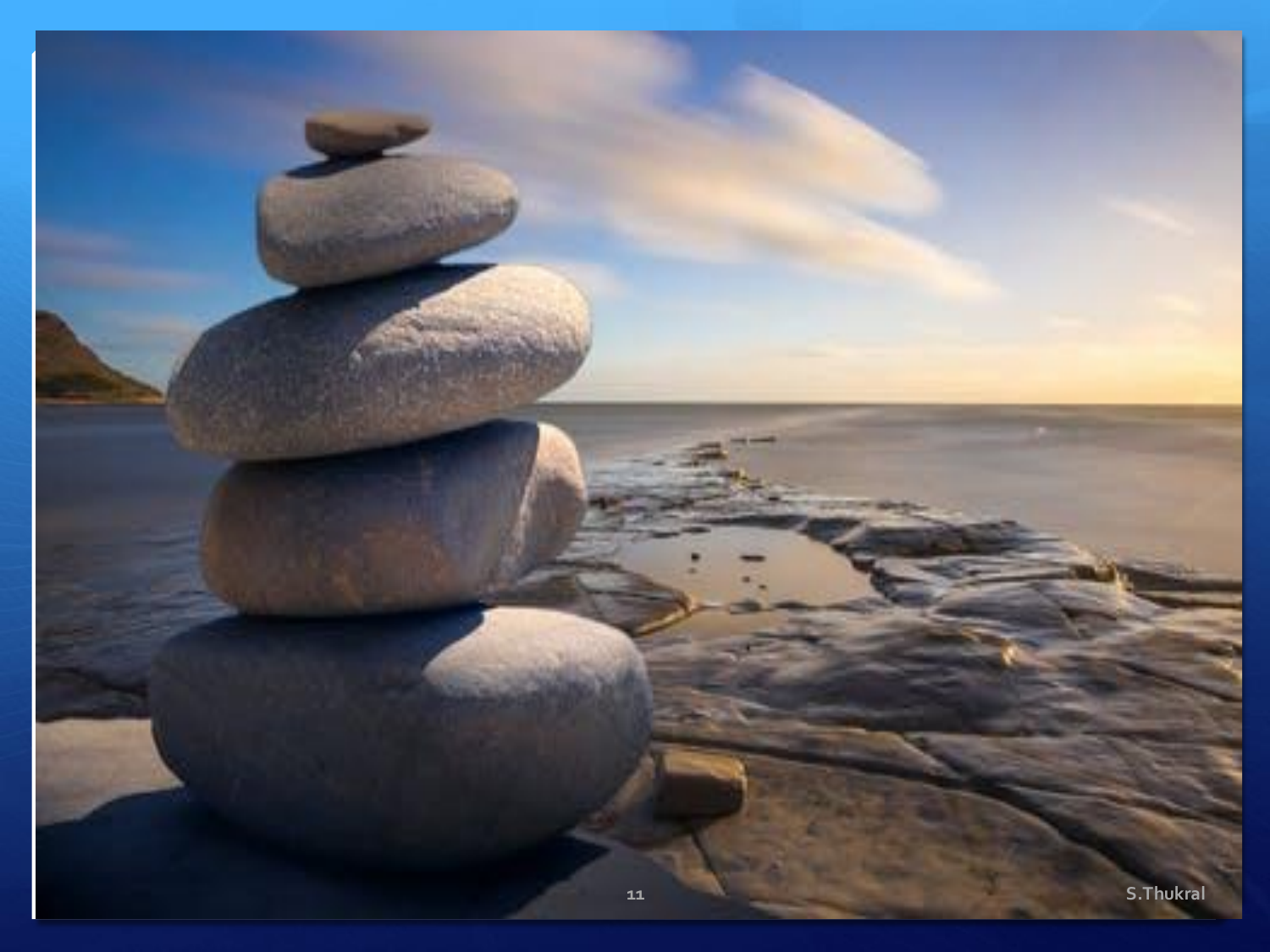### Strategies for Self Care and Psychological **Wellbeing**

Structure and Routine in a day (in an adaptive and flexible way).

- **+** Regulates feelings, structures our mind, creates emotional safety
- + Sleep, Exercise, Nutrition
- Grooming !

#### Saying no ! Healthy Boundaries

+ Question yourself-why am I saying yes?

#### What is in my control and What's not?

- + Choosing our battles
- + Letting go of unrealistic expectations?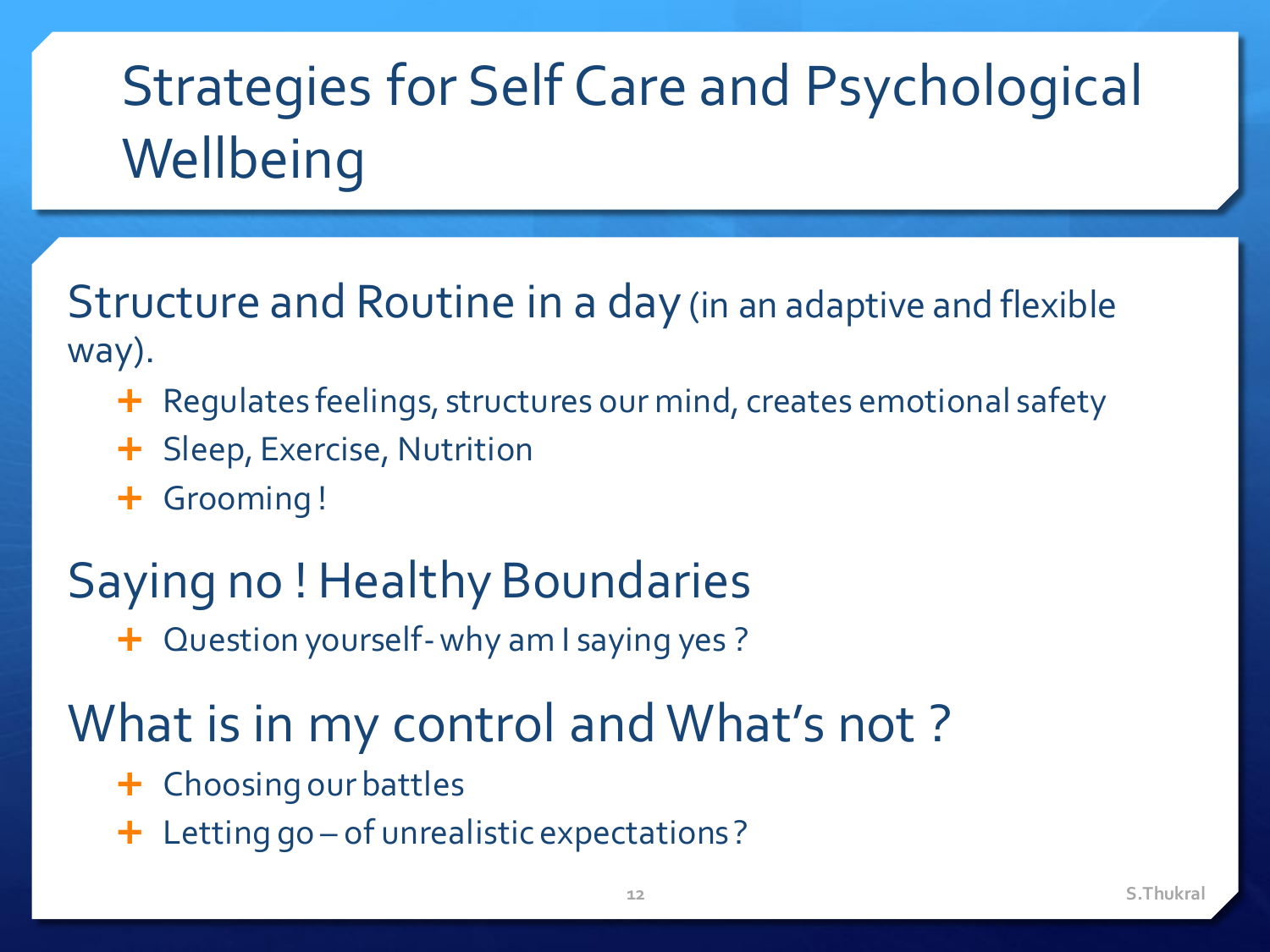### Strategies for Self Care and Psychological **Wellbeing**

#### Self Soothing (distress tolerance and emotional regulation)

- Express yourself: write about it, vent to a friend, journal
- Mindfulness, meditation, deep breathing

#### Sparking Joy !!!!!!!!

- $\pm$  Find activities that are meaningful, not necessarily fun
- + Use of humor, music, singing, artistic activities

#### Cognitive Reframing: what would I tell a friend ?

- $+$  I'm excited v/s I'm stressed
- Practicing Gratitude

#### Helping others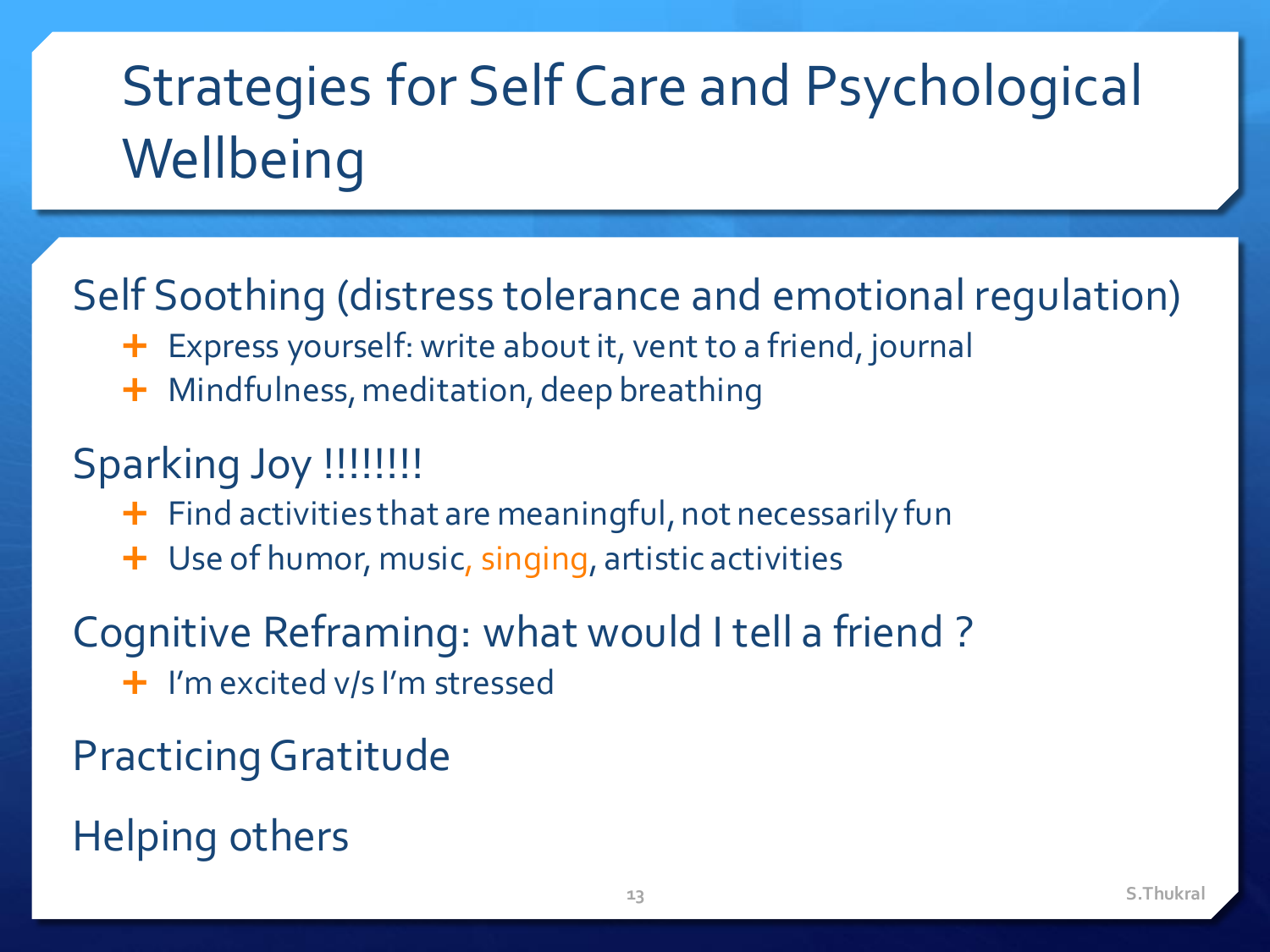### Working, Performing and Staying Sane during COVID-19

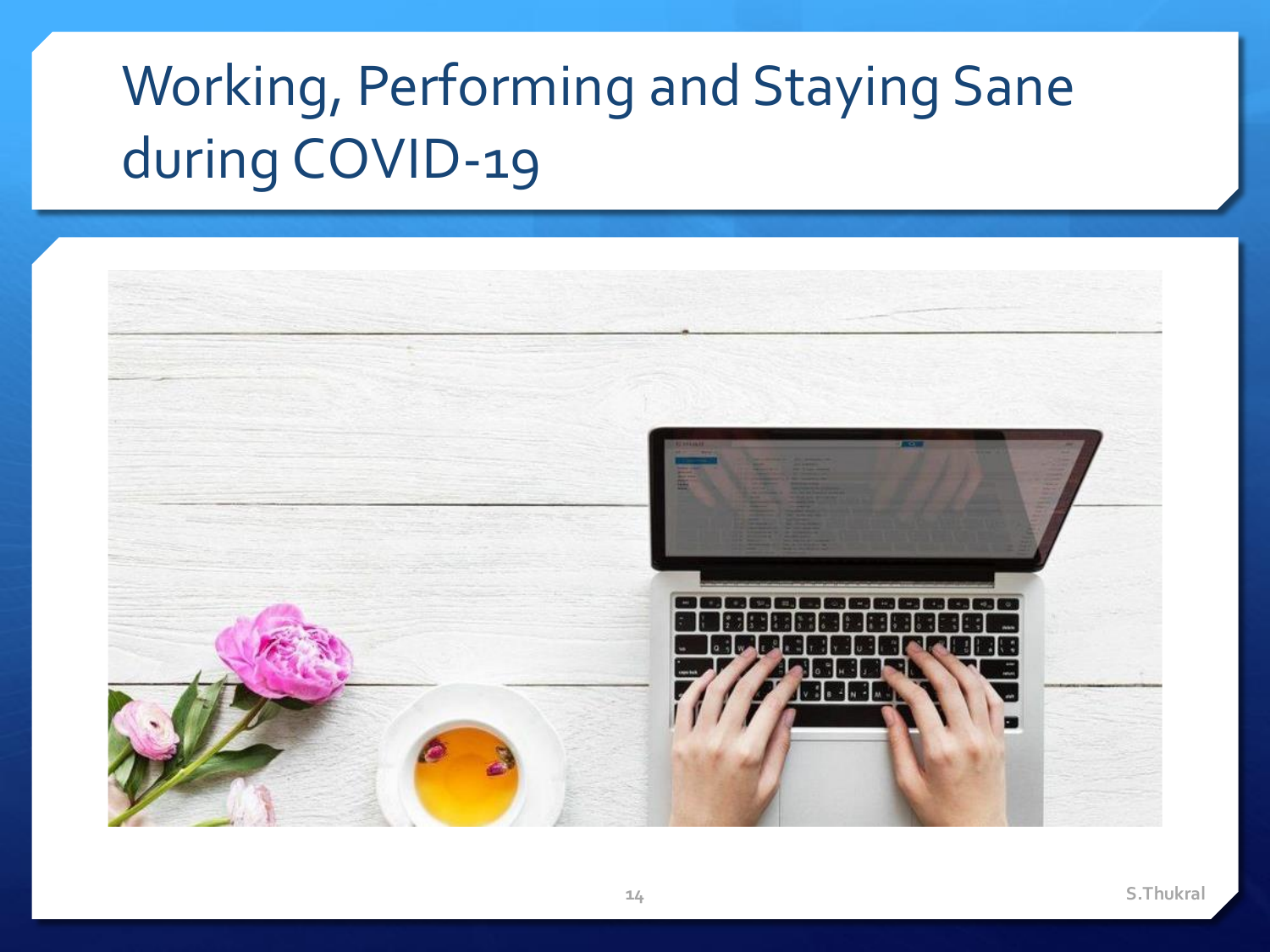### Working, Performing and Staying Sane during COVID-19

Find and create meaning

- $+$  Take on new challenging tasks
- $+$  Help colleagues
- + Take on a leadership role

Select goals that are meaningful and achievable  $+$  To combat feelings of futility

Break down big tasks into smaller achievable goals

Avoid Perfectionism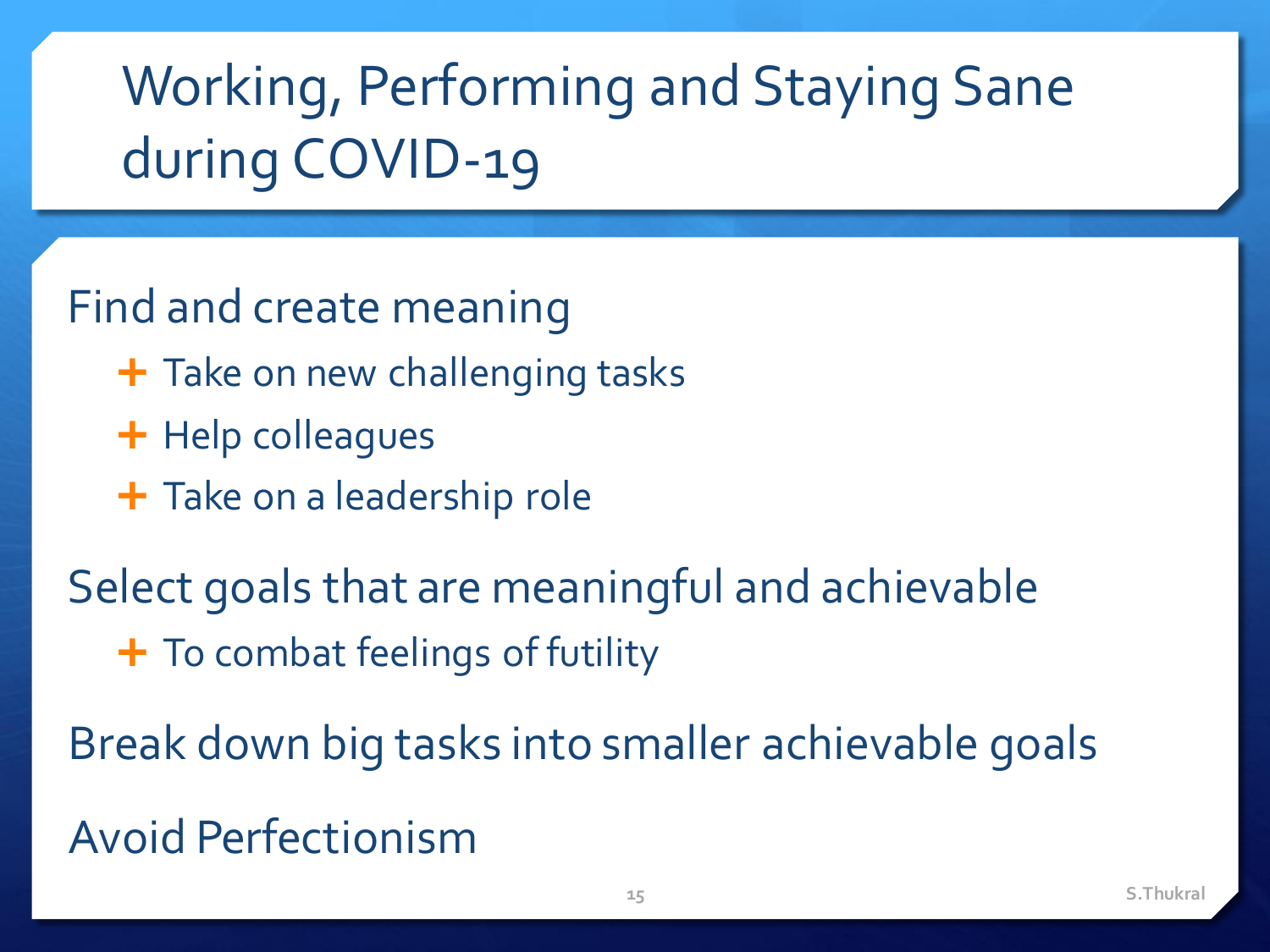### Working, Performing and Staying Sane during COVID-19

Organize your work station

Take breaks, Move !

Say no to multitasking !

Disconnect from devices



Reward yourself for achieving small goals

FORGIVE YOURSELF !! YOU ARE HUMAN !!

GIVE YOURSELF PERMISSION TO SLOW DOWN